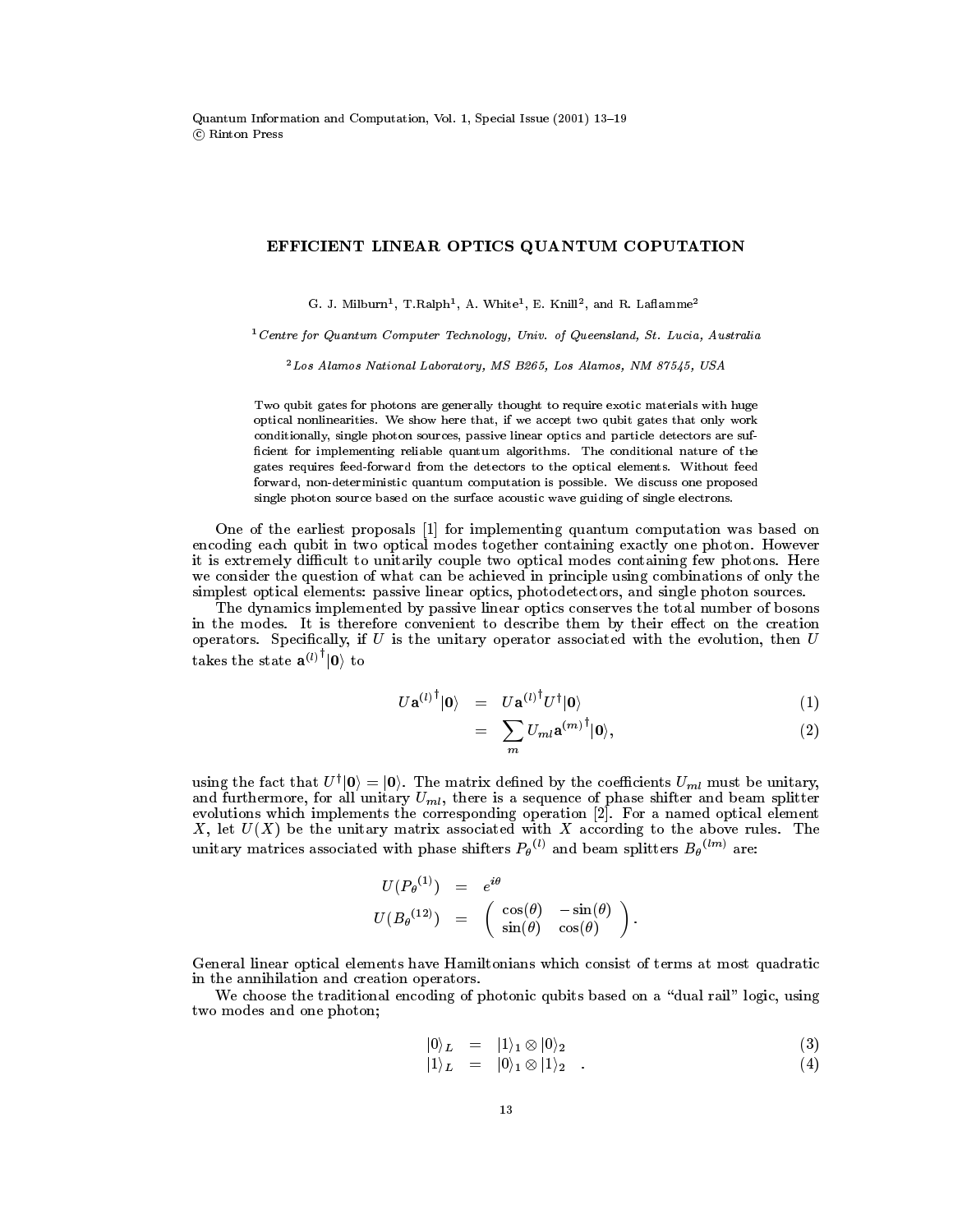## 14 Efficient linear optics quantum computation

The modes could be two input modes to a beam splitter distinguished by the different directions of the wave vector, or they could be distinguished by polarisation. In the case of a beam splitter a single qubit gate is easily implemented by the linear transformation

$$
a_i(\theta) = U(\theta)^{\dagger} a_i U(\theta) \tag{5}
$$

with  $U_{12}(\theta) = \exp \left[ i \theta (a_1^{\dagger} a_2 + a_1 a_2^{\dagger}) \right]$ . Thus

$$
\begin{array}{rcl} a_1(\theta) & = & \cos\theta a_1 - i\sin\theta a_2 \\ a_2(\theta) & = & \cos\theta a_2 - i\sin\theta a_1 \end{array}
$$

The description in the logical basis becomes,

$$
|0\rangle_L \to \cos \theta_1 |0\rangle_L - i \sin \theta_1 |1\rangle_L
$$
 (6)

In addition to a single qubit gate, universal quantum computation requires at least a two qubit gate. A simple choice is the conditional sign shift gate,

$$
|x\rangle_L|y\rangle_L \to e^{i\pi x \cdot y} |x\rangle_L|y\rangle_L \tag{7}
$$

Unfortunately this is difficult to implement with the optical qubits as photons do not interact except via matter. The mutual Kerr nonlinear phase shift is one such interaction,

$$
U_{NL} = \exp[i\pi a_1^\dagger a_1 a_2^\dagger a_2] \tag{8}
$$

In practice it is not possible to get a single photon phase shift of  $\pi$ , which this transformation implies, without adding a considerable amount of noise from the electronic systems that mediate the interaction. However, as we now show, we can get an effective nonlinear sign shift with linear optical transformations, such as a beam splitter, by coupling the modes of interest to ancilla modes and performing single photon detection on these ancilla modes. Under the right circumstances the conditional states corresponding to observed counts at the ancilla modes will effect the required conditional phase shift.

We first give a simple illustration of the principle. Suppose we mix two modes at a beam splitter and count photons only on one output mode, say mode  $a_2$ . We will assume that mode  $a_2$  is initially in the vacuum state. The conditional state of mode  $a_1$ , given a count n is given by

$$
|\psi^{(n)}\rangle_1 = E_n|\psi\rangle_1\tag{9}
$$

where  $|\psi\rangle_1$  is the input state for mode  $a_1$  and the measurement operator is

$$
\ddot{E}_n = \, _2\langle n|U(\theta)|0\rangle_2. \tag{10}
$$

The case of interest here, where  $n = 0, 1$ , is given by

$$
\hat{E}_0 = \sum_{n=0}^{\infty} \frac{(\cos \theta - 1)^n}{n!} (a_1^{\dagger})^n a_1^n \tag{11}
$$

$$
\hat{E}_1 = \cos\theta \hat{E}_0 - \sin^2\theta a_1^\dagger \hat{E}_0 a_1 \tag{12}
$$

In this way a simple beam splitter can implement a conditional phase shift for a particular number state in mode  $a_1$ .

We seek to implement the conditional nonlinear sign shift for the state of mode  $a_1$  defined by.

$$
|\phi\rangle = \alpha_0 |0\rangle_0 + \alpha_1 |1\rangle_1 + \alpha_2 |2\rangle_1 \rightarrow \alpha_0 |0\rangle_1 + \alpha_1 |1\rangle_1 - \alpha_2 |2\rangle_1
$$
\n(13)

We use two ancilla modes,  $a_2$ ,  $a_3$  which can be regarded as a representing a single qubit in dual rail logic:  $|0\rangle_L = |1\rangle_2 |0\rangle_3$   $|1\rangle_L = |0\rangle_2 |1\rangle_3$  In the *first step*, single qubit rotation is performed on modes  $2-3$ , prepared in state  $|0\rangle_L$ , with the unitary operator  $U_{23}(\theta_1)$ ,

$$
|0\rangle_L \to \cos \theta_1 |0\rangle_L - i \sin \theta_1 |1\rangle_L \tag{14}
$$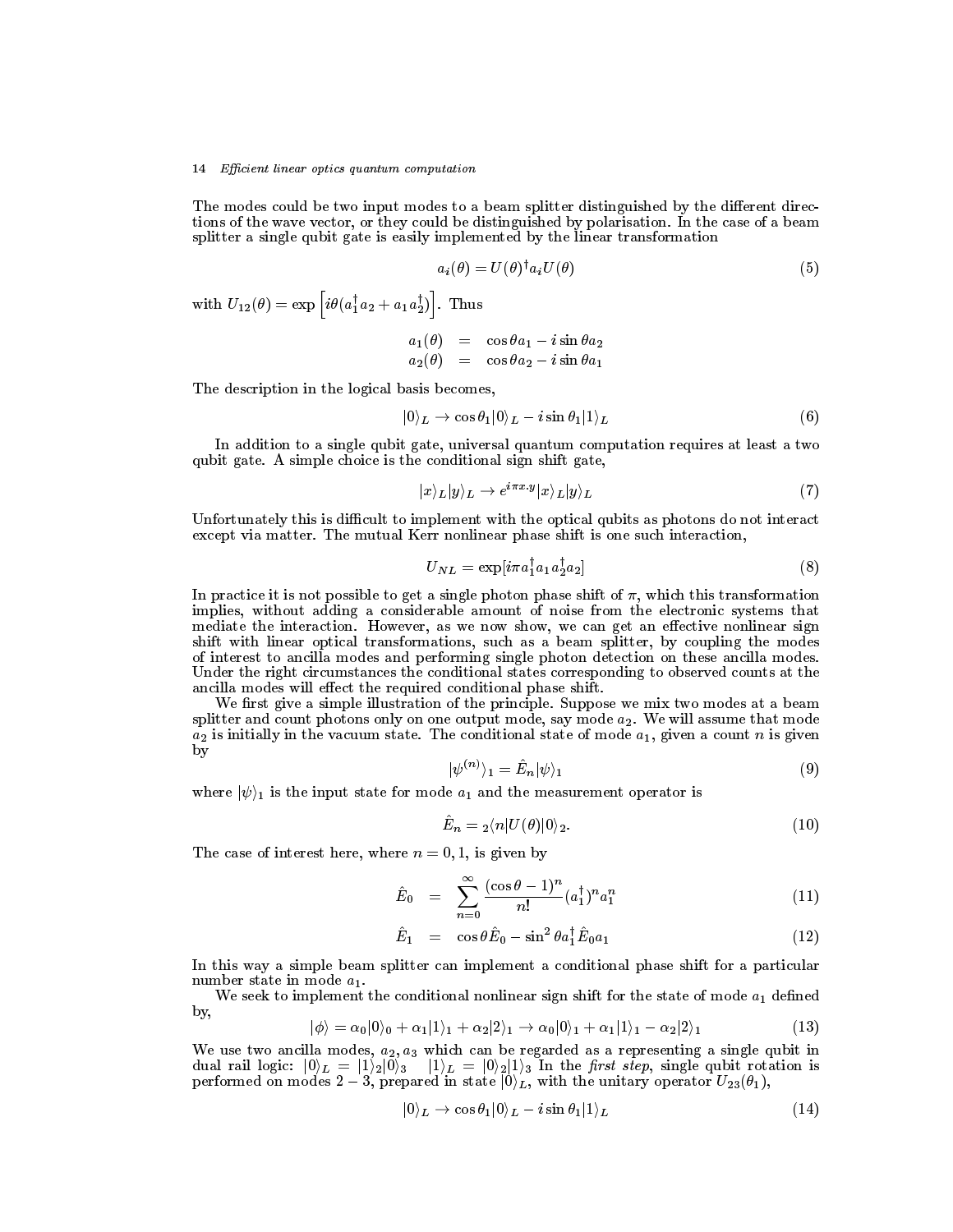In the second step, mode  $a_2$  of this qubit is coupled to the signal mode,

$$
U_{12}(\theta_2) \left[ \cos \theta_1 |0\rangle_L - i \sin \theta_1 |1\rangle_L \right] |\psi\rangle_1 \tag{15}
$$

where  $|\psi\rangle_1$  is the signal input state. In the *third step* a final qubit rotation through an angle  $\theta_3$ is again performed on modes  $a_2$ ,  $a_3$  with the unitary  $U_{23}(\theta_3)$ , and a photon counter records a count on each of the qubit modes. We will show that the conditional sign shift is implemented when the count is  $n_2 = 1$ ,  $n_3 = 0$ . This corresponds to projecting out the logical state  $|0\rangle_L$ on the qubit in modes  $a_2, a_3$ .

The corresponding conditional state is then seen to be,

$$
|\psi^{(0)}\rangle_1 = \cos\theta_1 \cos\theta_3 \hat{E}^{(1)}(\theta_2)|\psi\rangle_1 - \sin\theta_1 \sin\theta_3 \hat{E}^{(0)}(\theta_2)|\psi\rangle_1 \tag{16}
$$

For the desired conditional nonlinear sign shift gate (NS gate) we require,

$$
\cos \theta_1 \cos \theta_3 \cos \theta_2 - \sin \theta_1 \sin \theta_3 = \lambda
$$
  

$$
\cos \theta_1 \cos \theta_3 \cos 2\theta_2 - \sin \theta_1 \sin \theta_3 \cos \theta_2 = \lambda
$$
  

$$
\cos \theta_1 \cos \theta_3 \cos \theta_2 (\cos^2 \theta_2 - 2 \sin^2 \theta_2) - \sin \theta_1 \sin \theta_3 \cos^2 \theta_2 = -\lambda
$$

The solution is easily seen to be  $\theta_1 = \theta_2 = 22.5^{\circ}$   $\theta_2 = 114.47^{\circ}$  with  $\lambda = -1/2$ . The success probability is  $\lambda^2 = 1/4$ .

In figure 1 we show how two non deterministic NS gates can be used to implement a two qubit conditional NOT gate, a CNOT gate. We employ dual rail logic such that the "control in" qubit is represented by the two bosonic mode operators  $c_H$  and  $c_V$ . A single photon occupation of  $c_H$  with  $c_V$  in a vacuum state will be our logical 0, which we will write  $|H\rangle$  (to avoid confusion with the vacuum state). Whilst a single photon occupation of  $c_V$  with  $c_H$  in a vacuum state will be our logical 1, which we will write  $|V\rangle$ . Of course superposition states<br>can also be formed. Similarly the "target in" is represented by the bosonic mode operators<br> $t_H$  and  $t_V$  with the same inter and  $B4$  are all 50:50. The use of the "H", "V" nomenclature alludes to the standard situation<br>in which the two modes of the dual rail logic are orthogonal polarisation modes. Conversion of a polarisation qubit into the spatial encoding used to implement the CNOT gate can be achieved experimentally by passing the photon through a polarising beamsplitter, to spatially separate the modes, and then using a half-wave plate to rotate one of the modes into the same polarisation as the other. After the gate, the reverse process can be used to return the encoding to polarisation. As success requires the two NS gates to work the overall probability of success is  $1/16$ .

The layout of figure 1 contains two nested, balanced Mach-Zehnder interferometers. The target modes are combined and then re-separated forming the "T" interferometer. One arm of the T interferometer and the  $c_V$  mode of the control are combined to form another interferometer, the "C" interferometer. NS gates are placed in both arms of the C interferometer. The essential feature of the system is that if the control photon is in the  $c_H$  mode then there is never more that one photon in the C interferometer, so the NS gates do not produce a change, the T interferometer remains balanced and the target qubits exit in the same spatial modes in which they entered. On the other hand if the control photon is in mode  $c_V$  then there is a two photon component in the C interferometer which suffers a sign change due to the NS gates. This leads to a sign change in one arm of the T interferometer and the target qubit exits from the opposite mode from which it entered.

The CNOT gate previously described can be considerably simplified at the expense of a small decrease in success probability. A major simplification is achieved by operating the NS gates in a biased mode. The idea is to set the parameters  $\theta_1$  and  $\theta_3$  in the NS gates to zero, i.e. the beam splitters are totally reflective. This removes the interferometers from both the NS gates, greatly reducing the complexity of the gate. Summing over the paths as before we find that the NS operation becomes

$$
|\psi\rangle = \alpha|0\rangle + \beta|1\rangle + \gamma|2\rangle \rightarrow |\psi'\rangle = \sqrt{\eta_2}\alpha|0\rangle + (1 - 2\eta_2)\beta|1\rangle - \sqrt{\eta_2}(2 - 3\eta_2)\gamma|2\rangle \tag{17}
$$

when  $\theta_1 = \theta_3 = 0$  and we have put  $\eta_2 = \cos \theta_2$ . There is no solution such that the "0" "1" and "2" components scale equally, so the gate is biased. As a result it is not possible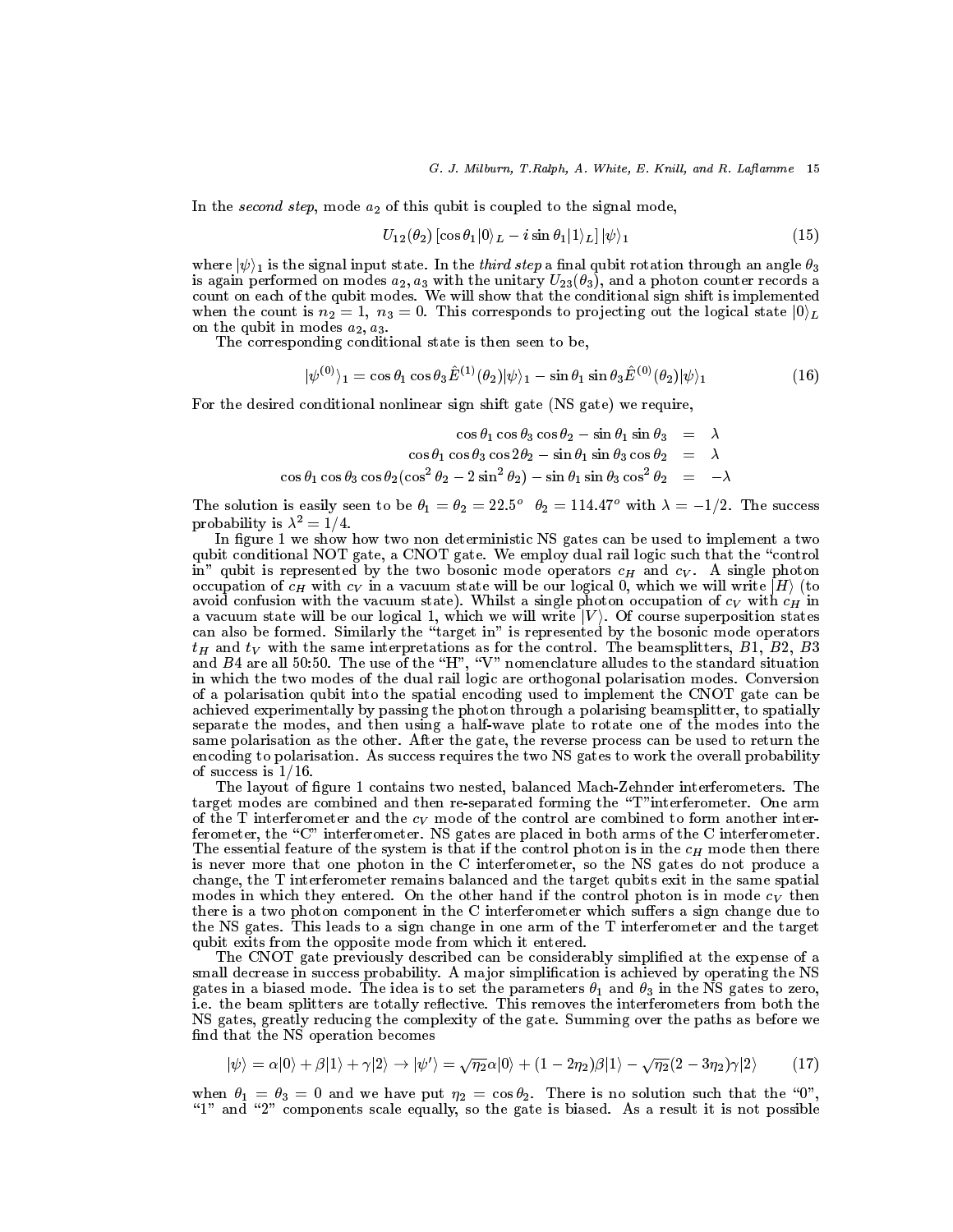16 Efficient linear optics quantum computation



Fig. 1. A CNOT two qubit gate implemented using two non deterministic nonlinear sign shift gates.

to pick an  $\eta_2$  such that the T interferometer is simultaneously balanced for both the case of a photon in  $c_{H_0}$  and the case of a photon in  $c_{V_0}$ . This problem can be solved by including some additional attenuation. One of a number of possible scenarios is shown in figure 2. The NS gates have been replaced by the beamsplitters B5 and B6 which have reflectivities  $\eta_2$ . Additional beamsplitters, B7 and B8, of refectivities  $\eta_7$  have been inserted in beams  $c_V$  and t' respectively. The state of the system at point z in figure 2 (conditional on a single photon being detected at outputs  $a_{1o}$  and  $a_{2o}$  and no photons appearing at outputs  $v_{7o}$  and  $v_{8o}$ ) is given by

$$
|\psi\rangle_y = \frac{1}{\sqrt{2}} \eta_2 |1001\rangle \pm \sqrt{\eta_2 \eta_7} (1 - 2 \eta_2) \frac{1}{2} (|1100\rangle - |1010\rangle)
$$
 (18)

if the control is initially in  $|H\rangle$  and

$$
|\psi\rangle_y = \frac{1}{2}(\sqrt{\eta_2\eta_7}(1-2\eta_2)(|0101\rangle+|0011\rangle) \mp (\eta_7\eta_2(2-3\eta_2)(|0200\rangle-|0020\rangle))) \tag{19}
$$

if the control is initially in  $|V\rangle$ . It is now possible to simultaneously balance the T interferometer for both inputs by choosing  $\eta_2 = (3 - \sqrt{2})/7$  and  $\eta_7 = 5 - 3\sqrt{2}$ . CNOT operation<br>then occurs with a probability  $\eta_2^2 \approx 0.05$ . All the conditional moments of the original CNOT gate are reproduced but with the probabilities of the non-zero moments reduced from  $1/16$ to approximately  $1/20$ . All other properties of the original gate are retained.

A cascaded sequence of non deterministic gates is useless for quantum computation as the probability of many gates working in sequence would decrease exponentially. We now show how to avoid this by using a teleportation protocol to only implement a gate in a quantum circuit if it works. In essence we hold back the gate until we are sure it works and then teleport it onto the required stage of the computation. The idea that teleportation can be used for universal quantum computation was first proposed by Gottesman and Chuang [3]. The idea is to prepare a suitable entangled state for a teleportation protocol with the required gate already applied. We use a non deterministic NS gate to prepare the required entangled state, and only complete the teleportation when the this stage is known to work. The teleportation step itself is non deterministic, but we will show that by using the appropriate entangled resource the teleportation step can be made near deterministic. The near deterministic teleportation protocol requires only photon counting and fast feedforward. We do not need to make measurements in a Bell basis.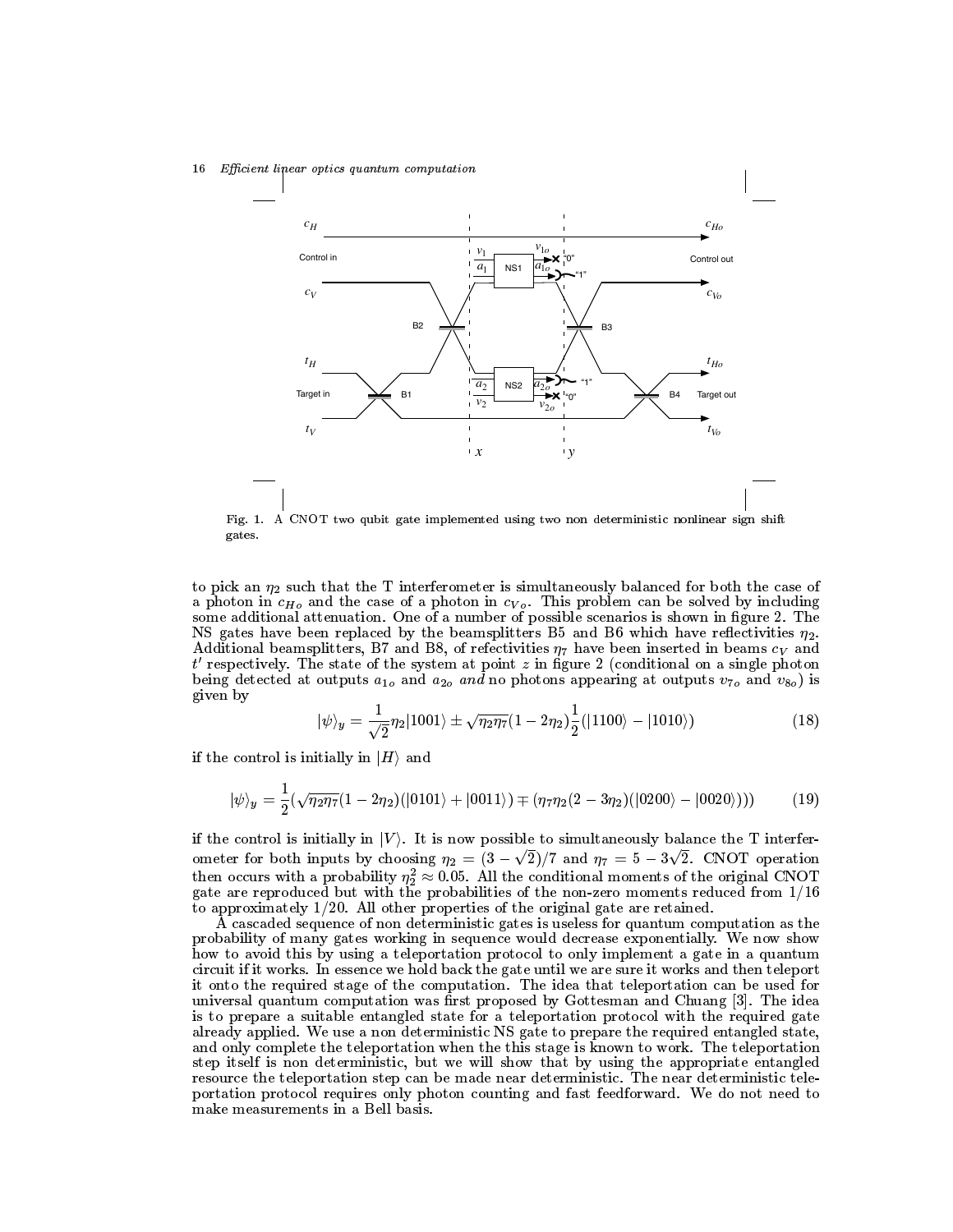

Fig. 2. A simplified CNOT two qubit gate.

A basic quantum teleportation protocol for transferring the state  $\alpha_0|0\rangle + \alpha_1|1\rangle$  to mode 3 begins with adjoining the "entangled" ancilla state  $|t_1\rangle_{12} = |01\rangle_{12} + |10\rangle_{12}$  to mode 1. (We omit normalisation constants wherever possible.) Note that in this case, the ancilla state is easily generated from  $|1$ 

The second step is to measure modes 0 and 1 in the basis  $|01\rangle_{1} \pm |10\rangle_{1}$ ,  $|00\rangle_{1} \pm |11\rangle_{1}$  (the "Bell basis"). We decompose the measurement into two steps. The first step determines the parity  $p$  of the number of bosons in modes 0 and 1 ("parity measurement"). The second determines the sign s in the superposition. Consider the case where  $p = 1$ . Then if  $s = ' +'$ ,<br>the state of mode 2 is  $\alpha_0 |0\rangle + \alpha_1 |1\rangle$ . If  $s = ' \cdot'$ , the state is  $\alpha_0 |0\rangle - \alpha_1 |1\rangle$ , which can be<br>restored to the starting except that  $|0\rangle$  and  $|1\rangle$  are flipped (and cannot be easily un-flipped using linear optics). The key property of quantum teleportation is that the input state appears in mode 2 up to a simple transformation without having interacted with mode 2 after the preparation of the initial ancilla state.

Consider the parity measurement. Applying a balanced beam splitter to modes 0 and 1 and then measuring the number of photons in the two modes successfully determines the parity, and if it is odd, the sign. As a result, it can be used to perform the teleportation with success probability 1/2. We refer to the partial Bell-state measurement as  $\mathbf{BM}_1$  and to the corresponding teleportation protocol as  $T_{1/2}$ .

The next step is to use  $T_{1/2}$  to design a conditional sign flip  $c$ - $\sigma_{z1/4}$  which succeeds with probability 1/4. To see how to do this, observe that to implement  $c \cdot \sigma_z$  on two bosonic qubits in modes  $1, 2$  and  $3, 4$  respectively, we could try to first teleport the first modes of each qubit to two new modes (labelled 6 and 8) and then apply  $c \cdot \sigma_z$  to the new modes. When using  $\mathbf{T}_{1/2}$ , we may need to apply a sign correction. Since this commutes with  $c \cdot \sigma_z$ , there is nothing preventing us from applying  $c \cdot \sigma_z$  to the prepared state before performing the measurements. The implementation is shown in Fig. 3 and now consists of first trying to prepare two copies of  $|t_1\rangle$  with c- $\sigma_z$  already applied, and then performing two  $BM_1$  measurements. Given the prepared state, the probability of success is  $(1/2)^2$ . The state can be prepared using  $c \cdot \sigma_{z1/16}$ , which means that the preparation has to be retried an average of 16 times before it is possible to proceed.

To improve the probability of successful teleportation to  $1-1/(n+1)$ , we generalise the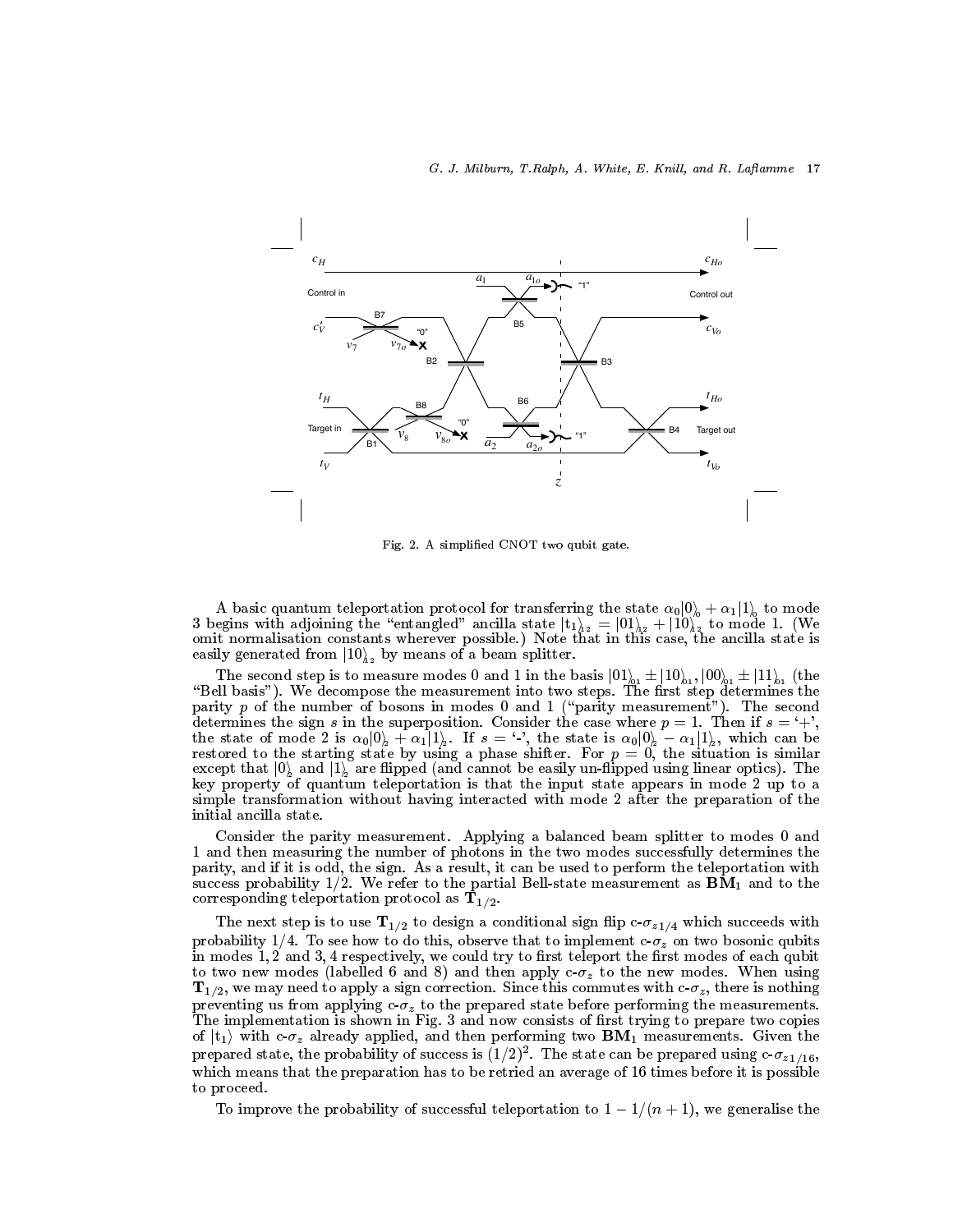18 Efficient linear optics quantum computation



Fig. 3. A c-sign two qubit gate with teleportation to increase success probability to  $1/4$ .

initial entanglement by defining

$$
|\mathbf{t}_{n}\rangle_{\mathbf{t}_{1}\dots(2n)} = \sum_{j=0}^{n} |1\rangle^{j} |0\rangle^{n-j} |0\rangle^{j} |1\rangle^{n-j}.
$$
 (20)

The notation  $|a\rangle^j$  means  $|a\rangle|a\rangle \dots j$  times. The modes are labelled from 1 to 2n, left to right. Note that the state exists in the space of  $n$  bosonic qubits, where the  $k$ 'th qubit is encoded in modes  $n + k$  and k (in this order).

To teleport the state  $\alpha_0|0\rangle + \alpha_1|1\rangle$  using  $|t_n\rangle$  use the measurement **BM**<sub>n</sub> implemented by first applying an  $n+1$  point Fourier transform  $\hat{\mathbf{F}}_{n+1}$  on modes 0 to n.  $\hat{\mathbf{F}}_{n+1}$  is defined by

$$
u(\hat{\mathbf{F}}_{n+1})_{kl} = \omega^{kl}/\sqrt{n+1},\tag{21}
$$

where  $\omega = e^{i2\pi/(n+1)}$  and  $k, l \in 0...n$ . It is by definition implementable with passive linear optics. Using the parallel fast Fourier transform (see page 795 of [4]), it can be implemented with  $O(n \log(n))$  elements and depth  $O(\log(n))$ , for n a power of 2. Alternatively, a multiport generalisation of the Mach-Zehnder interferometer can be used [5]. After applying  $\mathbf{\hat{F}}_{n+1}$ ,  $\mathbf{B}\mathbf{M}_n$  measures the number of photons in each of the modes 0 to n.

Suppose **BM**<sub>n</sub> detects k bosons altogether. It is possible to show [6] that if  $0 < k < n+1$ ,<br>then the teleported state appears in mode  $n + k$  and only needs to be corrected by applying<br>a phase shift. The modes  $2n - l$  are in preparations requiring single bosons. The modes are in state 0 for  $n - k < l < n$ . If  $k = 0$  we learn that the input state is measured and projected to  $[0]_0$  and if  $k = n + 1$ , it is projected to  $|1\rangle$ . The probability of these two events is  $1/(n+1)$ , regardless of the input. We will make use of the fact that failure is detected and corresponds to measurements in the basis  $|0\rangle,|1\rangle$  with the outcome known. Note that both the necessary correction and which mode we teleported to are unknown until after the measurement.